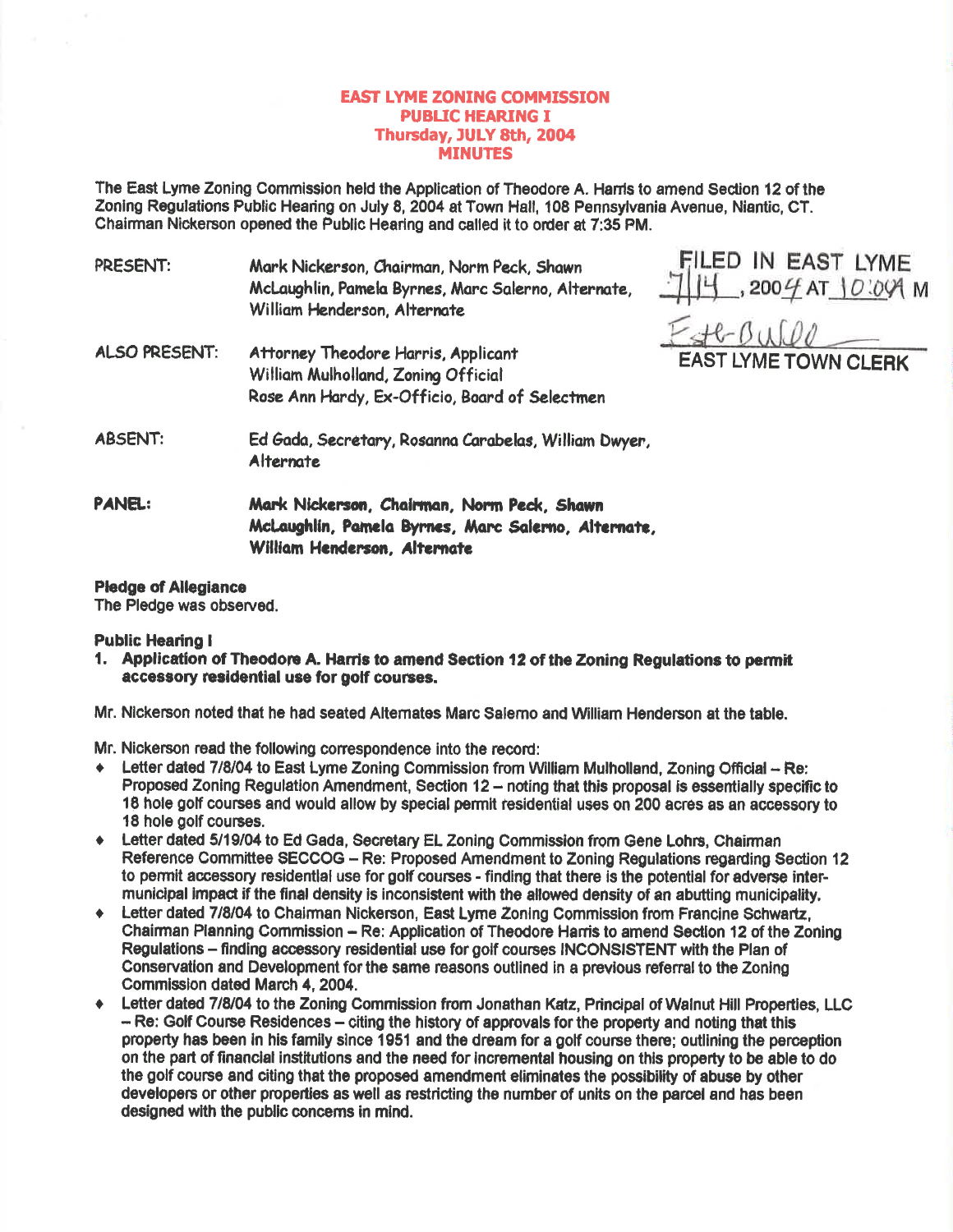Mr. Mulholland stated that the Legal Ad ran in the New London Day on 6/26/04 and 7/5/04.

Mr. Nickerson called upon the applicant to give their presentation.

Attorney Theodore Harris, place of business, 351 Main Street, Niantic passed out copies of the proposed amendment to the Commission (Attached at end of Minutes) and said that there were a few changes made from what they may have received. He noted that they have seen variations on this before and that this covers the concems thal were raieed and requires that a substantial golf course is built before any other development and also applies solely to the Walnut Hill property. As noted in the letter from Mr. Katz, the golf course has not been built due to economics. He said that there are a lot of controls provided here and that two different special permits (one forthe golf course and one forthe resldential use) would be needed to do this. This is designed as an accessory use to an 18-hole golf course and requires a substantial golf course prior to any residential development. Due to the economic realities of this, it is unlikely that they would see another of these built in Town. There is a symbiotic relationship between a golf course and a residential component. This can be seen all across the country. He then explained the proposed Section 12 amendment criteria. (See attached) He also sald that he will explain density as he feels that the people who have looked at this have become hung up on the numbers rather than what the regulations provide for. He also knows that Planning has a different opinion however, steep slopes and wetlands are allowed on lots, so to say that they have to be completely deducted does not make sense. The underlying zone clearly limits the density. The density calculation also contemplates 50% SU-E. They have a mixture of usage here with the SU-E and regular housing end overall it becomes one ninth of what actually could be allowed.

Attomey Hamis next reviewed the criteria necessary for their decision. He noted that the Planning letter, which he received at 3 PM today, found the request to amend Section 12 inconsistent with the Plan of Development. He noted that he disagrees with their citing that this proposal may not comply with Section 8-2 of the CGS on multi-family housing. He assures them that in his 30 years practicing law that this does not violate Section 8-2<br>of the CGS.

- $\bullet$  Next, the issue of an Overlay District instead of a Floating Zone; in case law, there is a theoretical difference but they are really the same. There is no conceptual difference between the two, it is just a matter of semantics. The floating zone is a new zone and the overlay adopts the underlying area but can also go
- $\triangleq$  Also, the density calculation does not induce growth  $-$  in substance this proposal makes no substantial difference and does not induce growth. The mixture of the housing types makes for far less housing. This proposal makes no real difference in the overall density.
- Next they state that they want restrictions on land reserved for recreational use to prevent future redevelopment - the golf course is the ancillary use and in this way restricts re-development and there is no other need to address this as lt is already built into the fabric of the regulation.
- Lastly, they state that they want provisions for public access Open Space in combination or separate from private recreational use - this is private property and a private community and it becomes difficult and there is liability inherent in this when opening it to the public. Mr. Katz has already worked in conjunction with adjoining landowners and Planning Staff on the trail system and trying to tie it into the Nehantic Forest.

So, it seems to him that they are not inconsistent with the Plan of Development and that they are providing for a better development and are actually consistent with the Plan of Development. They will have fewer roads, less impervious surfaces, no roads for the Town to maintain and create a far lower impact situation than a standard subdivision.

Attomey Harris also noted that he disagrees with the letter from SECCOG as he feels that they are somehow stuck on this density issue and not looking at the fact that they will get a far better development with no intemal malfienance by the Town. Also, he has shown them before different types of site plans and what happens lo density. Here, he doubts that they will see the golf courso if the residential is not there. Mr. Gada mentioned at the last meeting that he might like to try one of these and see what it is like, this is presenting the opportunity to do just that. He also feels that it is highly unlikely that someone else would want to do this. This symbiotic relationship and this concept is a good one for this Town. He asked if they had any questions.

Mr. Nickerson said that he knows that they are looking at Walnut Hill for this and asked how big, how may ecres Walnut Hill is.

Attorney Harris said that it is roughly 300 acres with about 50 acres of wetlands and approximately 14 acres of steep slopes which is roughly 22% of the whole site. This drops the 300 acres by 45 acres to about 255 acres.

East Lyme Zoning Commission Public Hearing I Minutes - July 8, 2004 **Zimmun 2** 2004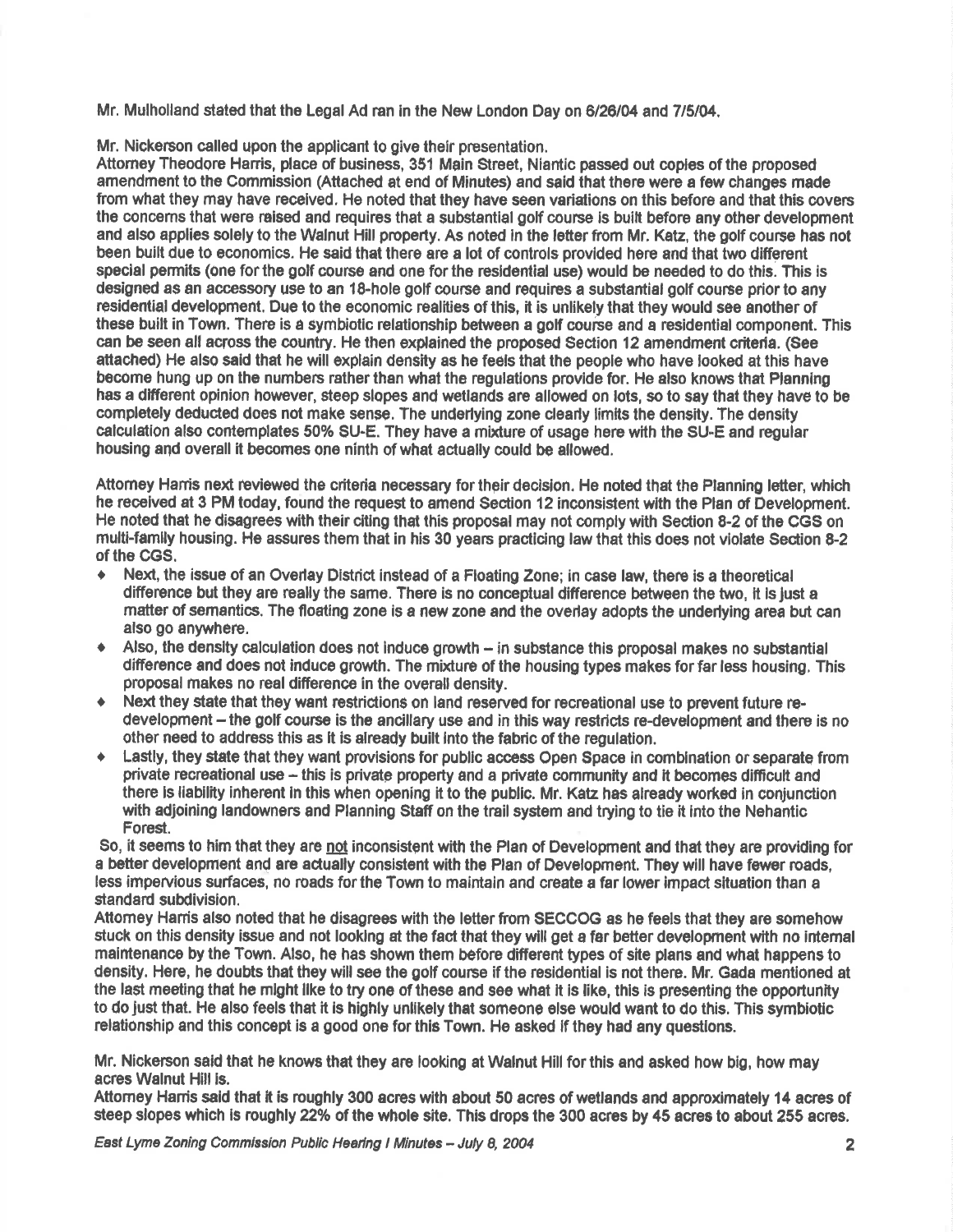Mr. Nickerson asked how this would work as they have already approved the SU-E for this site. What happens to this calculation.

Attorney Hanis said that it would not include the separate SU-E that was approved already. That acreage has been deducted.

Mr. Nickerson asked how many more units they would be looking at as they are already approved for 70 units. Would they be looking at another 120.

Attorney Harris said that he did not know. The calculation brings the acreage down to about 225 acres. Mr. Nickerson commented that the Planning Commission mentioned overlay zones in their letter and asked if we use overlay zones now?

Attomey Hanis said yes and explained that it is used in the downtown area for parking.

Mr. Nickerson asked if there was any use in residential.

Attorney Harris and Mr. Mulholland said no, not to their knowledge.

Attomey Hanis went on to explain that an overlay zone is actually a feature preferred by Zoning as it allows for special situations and because it is a flexible vehicle for large-scale development (not for three or four acre lots).

Mr. Nickerson called for anyone from the public who wished to speak in favor of this application  $-$ Hearing no one  $-$ 

Mr. Nickerson called for anyone from the publicwho wished to speak agalnst this application \*

Joe Kwasniewski, 67 Walnut Hill Road, East Lyme said that wlth the appllcation as presented, whet is preventing the golf course on Rte. 161 from going by this amendrnent or any other golf course just because this person wants it in the hills. You can't deny them if someone would want to put some houses on the Rte. 161 golf course. Also, the water supply up there is going to affect a lot of people. He lives up there and he knows what happens if it rains hard and if it doesn't rain. He wants to know what is to prevent other golf cour8es from doing the same thing. And the people should knowthis and it should be put in the paper. He ls not against advancement but be careful.

Mr. Nickenson asked about Gedar Ridge, which is 18 holes, a small par 3. He ssid that he was not sure that it was 200 acres and asked about the acreage.

Mr. Mulholland said that he was not sure on the acreage there but he would check on it.

Mr. Nickerson asked Attomey Hanis about the order of development and what happens if the houses are built and no golf oourse?

Attomey Harris said that there are vehicles such as bonding and conditions such as - no houses can be sold untll nine holes of the golf course are done. However, the basls is that if the golf course is not done, then the accessory also goes.

Mr. Mulholland said that it should be viewed that the primary use would have to be built first, outside of the 70 units, before any other can be built. They would have to have the golf course, as there can be no 'accessory' without it. They could talk about conditions for Certificates of Occupancy during different stages, plus there are two growing seasons before the golf course would be ready to use.

Attomey Harris updated that many wells have been dug and that any water source would have to be approved by the DEP. Based upon current information there does not seem to be any problem there.

Mr. Nickerson asked if there were any other comments from the public.

Randy White, 41 West Main Street, Niantic asked if there is going to be a minimum size for the golf course – so that there would not be 200 houses with a miniature golf course.

Attorney Harris agreed and said that he is not a golfer so he could not speak to the size however the intent is not to get around this hut to have a regulation size golf course.

Mr. Nickerson and Mr. Mulholland said that they might want to add 'yardage' language, such as 5500 yards in length to clarify.

Mr. Peck noted that the regulations say that not less than 40% would be dedicated to open space or a golf course so you would have 80 acres which is not a miniature size golf course.

Attomey Harris asked if putting a standard golf course or 18 holes would specify a full size course.

Mr. Mulholland said that they could add the 18-hole requirement in the opening statements and it would take care of this. He also noted that it is still by special permit so they would have to opportunity to do that during that process also. He suggested that they might also want to boost the acreage to higher than 200.

East Lyme Zoning Commission Public Hearing I Minutes - July 8, 2004 **Gallace Communist Communist Communist Communist Communist Communist Communist Communist Communist Communist Communist Communist Communist Communist Commu**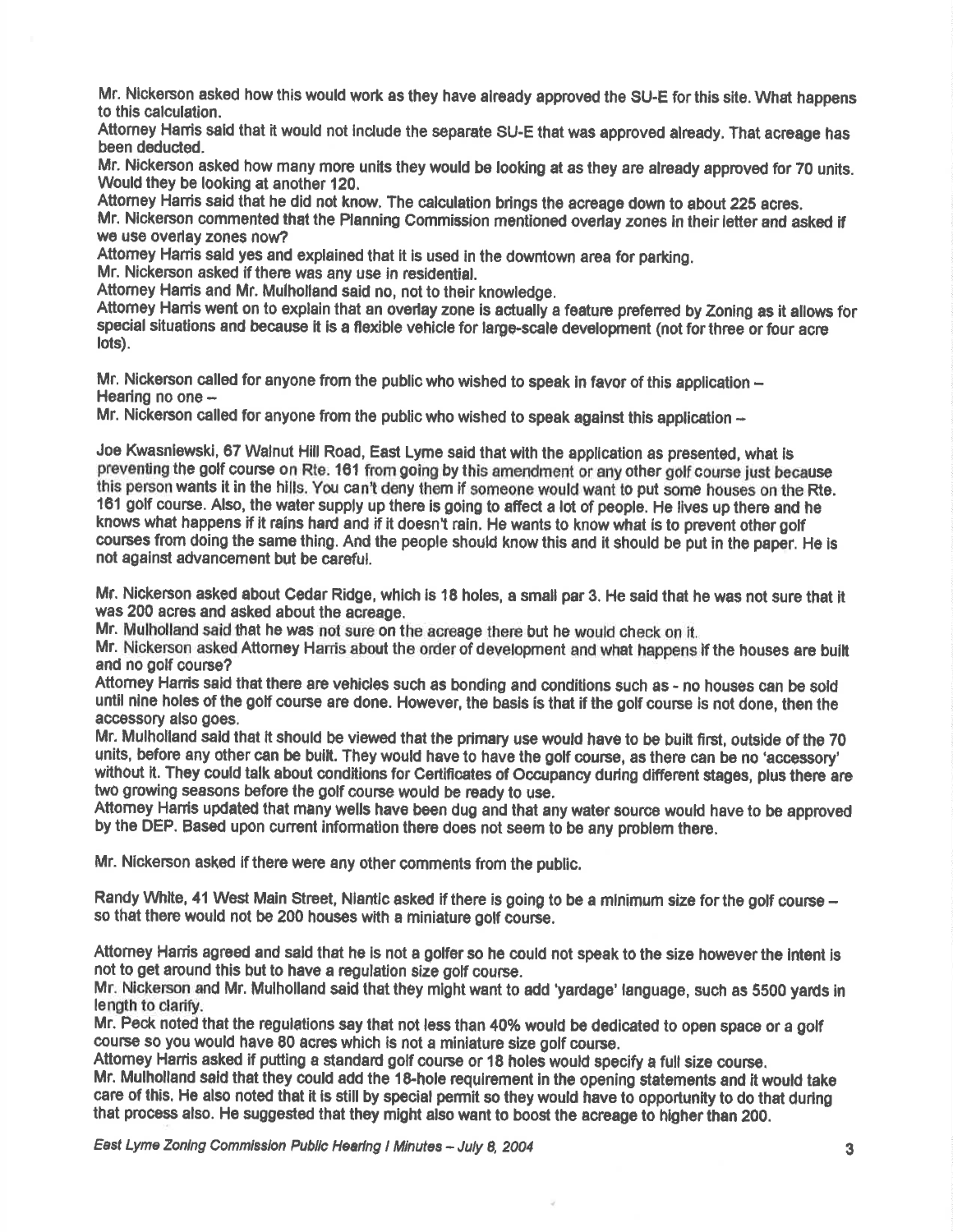Attomey Hanis said that he had no objection to wording it as a full size golf oourse or of increaslng the acreage to a minimum of 250 acres. He added that he would not want to go higher than that as he recalled to them that they also have the intent to do an questrian facility on a separate area of this property due to the topography.

Mr. Nickerson asked if there were any other comments.

Joe Kwasniewski, 67 Walnut Hill Road, East Lyme said that he was confused. He asked how big is a golf course? What size is it? Tell me by the foot what the size is. What are they going to do up there? What are they going to build up there firet? Are they going to open up a golf course firsl or build houses? He is oonfused and he thinks that the people are confused. He will tell the people what he knows once he gets the answers.

Mr. Nickerson reviewed what they have discussed to this point that they are going to define the length of the golf course with specific language in the regulations. It will be a full size golf course. He then asked if there were any other public comments.

Hearing none -

He asked if the Commission members had any other questions.

Mr. Salerno asked if the 50 acres of wetlands and 14 acres of slopes have been deducted from the overall screage.

Attomey Harris said no, they took 15% and this is an R-80 zone and if they deduct this, they are pre-supposing that it is not usable and that is not the case. Also, part of the golf course is going to be lined ponds and not necessarily wetlands. The golf course will be looking to have the ponds and slopes to make the course what it should be. He said that he does not find deducting that acreage to be relevant criteria as it is not directly related to the lots themselves.

Mr. Nickerson said that they have already approved 70 SU-E units and asked if this goes through if the 70 units would be counted in with the 125 more.

Mr. Mulholland said that the operative word is 'if'  $-$  'if' you have the acreage then the 70 is cut out and if not then no.

Ms. Hardy said that she has heard age and non-age restricted and asked if she was correct that they are not talking about totally age-restricted here?

Attomey Harris said that is correct.

Ms. Byrnes commented that No. 7 of the proposal says that not less than 50% shall be age-restricted so it is a minimum threshold.

Mr. Nickerson asked if there were any other comments - hearing none he called for a motion to close the public hearing.

#### \*.MOT|ON (t)

Ms. Byrnes moved that this Public Hearing be closed. Mr. Salemo geconded the motion. Vote:  $6-0-0$ . Motion passed.

Mr. Nickerson closed this Public Hearing at 9:00 PM.

Respectfully submitted,

Kqren Zmitruk, Recording Secretary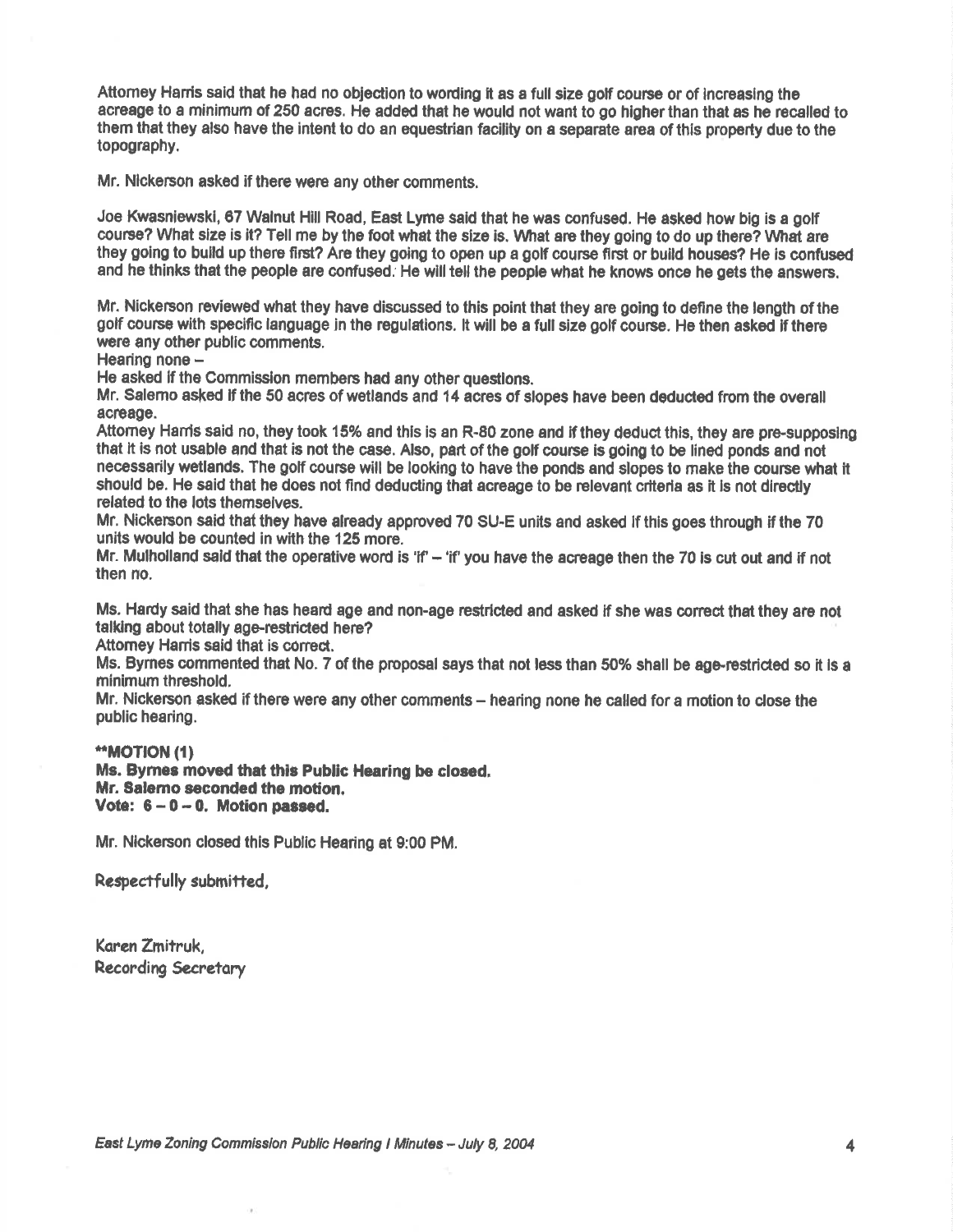## PROPOSED ADDITION TO SECTION 12 OF THE ZONING REGULATIONS

I. Add new Section 12.1.4A: With respect to an 18 hole golf course, only, approved under Section 12.1.1A of the Zoning Regulations, a residential accessory use, by Special Permit, subject to the standards as outlined in Section 25.5.

II. Modify Section 12.3.2 as follows, (add bold face item)  $\int$  couse  $\ell$  angu

For multi-family and golf course residential accessory use development, the following plans and information shall be included in addition to the information required to be submitted under Section 25..."

 $III.$  Section 25.5. Add a new item to Section 25.5 as follows:

Residential accessory use (golf course SU) -w0

1. Such use shall only be available on a parcel of not less than two hundred (200) acres

2. Not less than forty  $\underbrace{(40)}$  percent of the overall area thereof, shall be devoted to such open space or golf course use  $\leq$   $\leq$   $\leq$   $\leq$   $\leq$   $\leq$   $\leq$   $\leq$   $\leq$   $\leq$   $\leq$   $\leq$   $\leq$   $\leq$   $\leq$   $\leq$   $\leq$   $\leq$   $\leq$   $\leq$   $\leq$   $\leq$   $\leq$   $\leq$   $\leq$   $\leq$   $\leq$   $\leq$   $\leq$   $\leq$   $\leq$   $\leq$   $\leq$ 

ortriplex units, only, shall be allowed under a common interest<br>uspecued Theat There leases form of ownership. Aeastrichty used.

4. Density: The average number of residential accessory dwelling units per acre within the parcel shall not exceed that which would be allowable based upon the minimum lot size of the underlying residential zone. This density calculation shall be based on eighty-five (85%) percent of the gross land area of the parcel.

5. Grouping: The shortest distance between any two structures shall be not less than the height of the taller structure, with a minium of 24 feet. Courts shall be completely open on one side. Maximum heights of anybuilding in the development shall be two stories, but such height shall not in any event exceed 30 feet. The Commission may waive the separation requirement if design of the proposed development is benefitted by closer spacing.

6. Buffer area: There shall be provided a landscaped side or rear yard buffer area ofat least 100 feet in width adjacent to each property line of the parcel to be developed. All buffer areas shall be planted or preserved in a natural state in a mixture of evergreen and deciduous trees and shrubs and shall be maintained in proper order so as to protect adjacent properties and present a reasonably opaque, natural barrier to a height of ten feet. If, in the opinion of the Zoning Commission, the individual topographical and natural qualities of the site should suggest that this buffer region is not appropriate, the Commission reserves the right to alter the buffer requirements by vote of three-<br>fourths of all the members of the Commission. This buffer may not be increased to more than double<br>nor decreased to less th fourths of all the members of the Commission. This buffer may not be increased to more than double<br>nor decreased to less than half of the requirements herein.

 $n$ ent -  $QHI - Z_{\text{minq}}$  Comm. 7/8/04

nor decreased to less than half of the requirements herein.<br>(Slevening +  $\frac{1}{2}$  ery to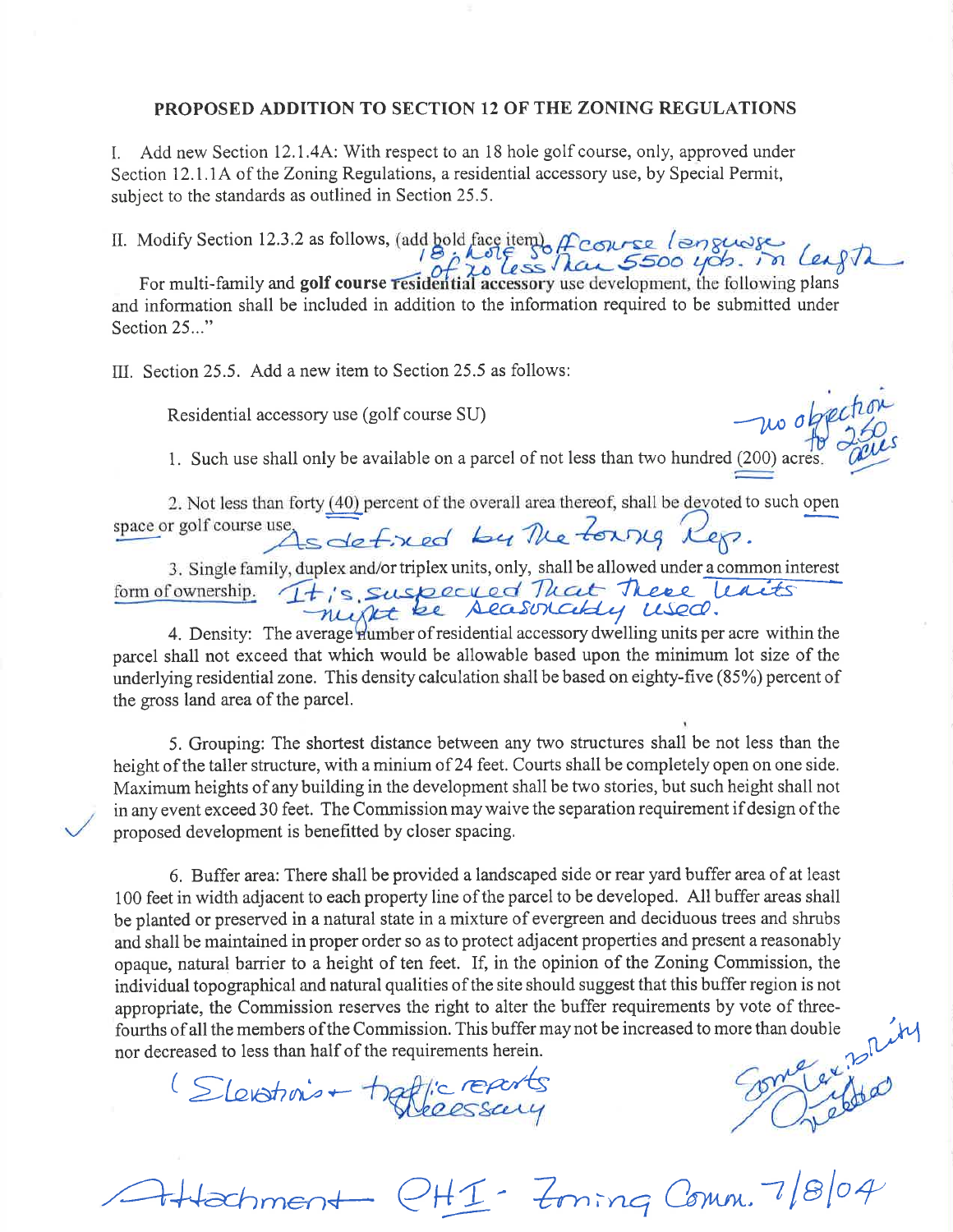7. Use Restrictions : Not less than fifty (50%) percent of the residential units (each portion of a duplex or triplex being a residential unit) shall be occupied by senior citizens, age fifty-five (55) or older as follows: or older as follows:

a. At least one person who is at least fifty-five (55) years of age or older.

b. Occupant pursuant to (a) who survives; and

c. Occupant pursuant to (a) above who is co-occupant has ended into a long term continuing care facility.

d. In (b) and (c) above remaining occupants remarries or co-habitates must meet all occupant requirements.

e. For the purpose of such calculation, age restricted units contained on the same parcel as part of an SIIE Zone shall be included.

8. Access Streets and Sidewalks: The placement, size, arrangement and use of access routes to public or private streets shall be adequate to serve residents and provide no hindrance to the safety of existing or proposed streets. The Commission may require the sidewalks and/or walking trails to be constructed in portions ofthe Communitywhere the nature of contemplated activities indicates that there will be significant amounts of pedestrian traffic. Where it is anticipated that children will be waiting for a school bus in or near a public highway, sufficient area shall be reserved and/or shelter provided. In developments in excess of fifty (50) units, at least two points of access shall be provided to a public highway, provided however that in the event the topography or location of frontage of the property makes such impracticable or impossible, the Commission may waive the requirement of two entrances upon the showing that one entrance is sufficient to maintain the pubic health and safety of the residents, including consideration of emergency access. Let

9. Intemal Roadways: The main access road shall be no less than twenty-four (24) feet in width and interior roadways shall be no less than twenty (20) feet in width, Provided however, the Commission may require roadways in portions of the community to be in excess of the required width where higher traffic levels, or visits from the general public in conjunction with recreational activities may be expected. The Commission may also require that such roads be constructed to one or more of the standards contained in the East Lyme Subdivision Regulations for geometry, surfacing, lighting and drainage. In areas of twenty (20) foot roadways, parking on the street shall be prohibited by adequate signage.

10. Utilities: No such development shall be approved unless the Commission is given clear satisfactory evidence of the means of providing water supply, has public sewer, or is suitable for approval by the Department of Health and/or Department of Environmental Protection for on-site septic systems. This provision shall not require a permit from such agencies prior to such approval; but only sufficient evidence that the site is capable of supporting such approval.

1 1. No such development may be constructed on a parcel if any portion of it lies within 2000